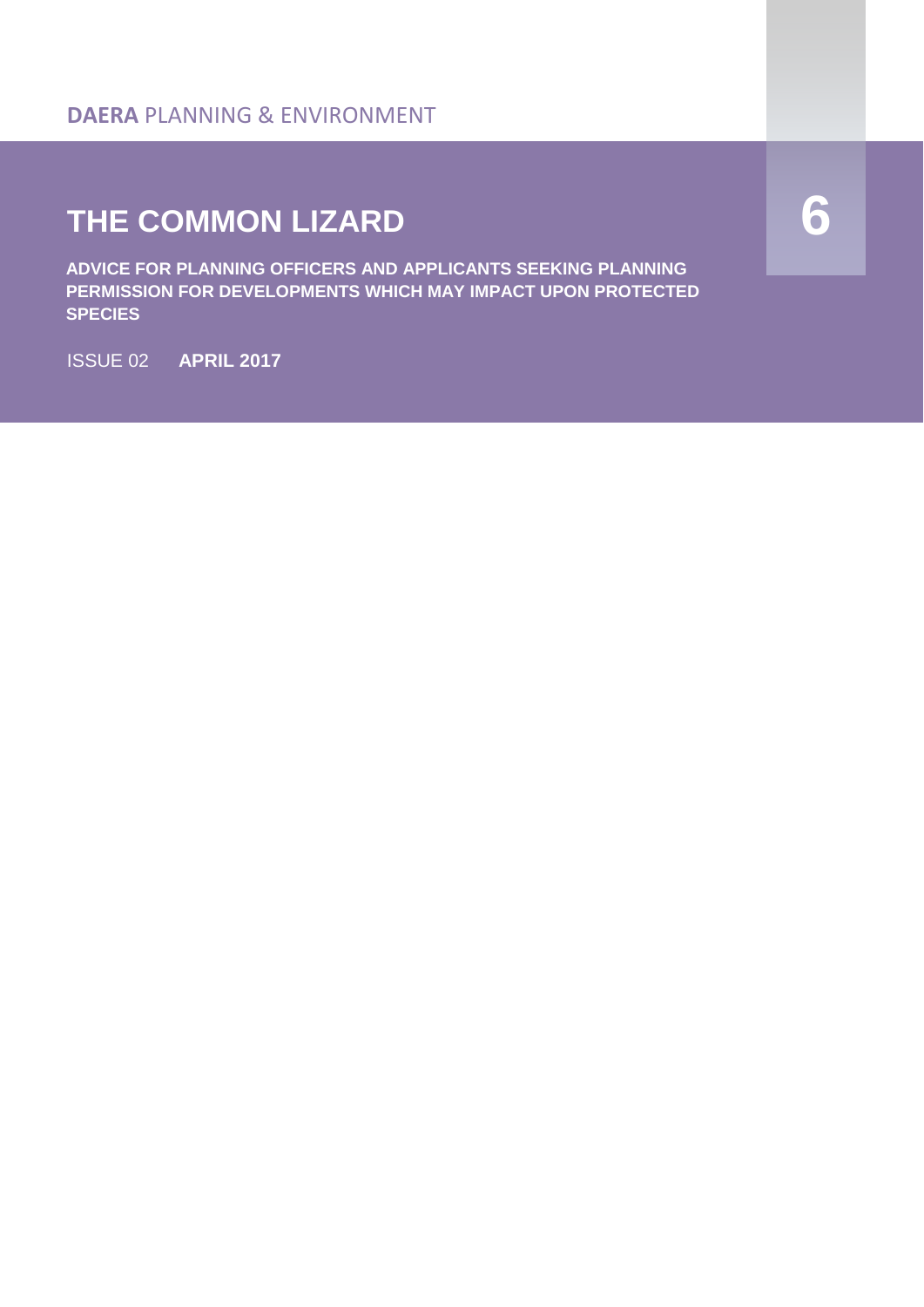#### Introduction

Northern Ireland (NI) has only one native reptile, the Common or Viviparous Lizard (*Lacerta vivipara*).

# Typical habitat

This species are highly likely to be present in most sand dunes, upland peatland and adjacent semi-natural grassland areas but can also be found in scrub or woodland near these key habitats. However, lizards are difficult to sight and are highly likely to be under recorded in Northern Ireland. Lizards hibernate over winter in hibernacula and are more likely to be seen on sunny days basking on rocks or stone walls.

#### Legislation

Lizards are protected under Article 10 of the Wildlife (NI) Order 1985 (as amended). Under the Order it is an offence to:

- Intentionally or recklessly kill, injure or take a lizard, or
- intentionally or recklessly damage or destroy, or obstruct access to, any structure or place that lizards use for shelter or protection; or
- **EXECT** intentionally or recklessly damages or destroys anything which conceals or protects any such structure; or
- **EXED** intentionally or recklessly disturbs a lizard while it is occupying a structure or place which it uses for shelter or protection.

Any person who knowingly causes or permits to be done an act which is made unlawful by any of these provisions shall also be guilty of an offence.

There is no provision within the legislation to issue licences to kill lizards for the purpose of development.

The Wildlife and Natural Environment Act (Northern Ireland) 2011(known as the WANE act) details that it is the duty of every public body, in exercising any functions, to further the conservation of biodiversity so far is consistent with the proper exercise of those functions.

The WANE act also requires that the Department maintains lists of species requiring special attention when delivering this duty. These lists are the Northern Ireland priority species and actions for these have been addressed in a range of Government policies and activities. Lizards are a priority species.

#### **Policy**

Planning Policy Statement 2, Natural Heritage and the Single Planning Policy Statement states that a development proposal shall not harm a protected species.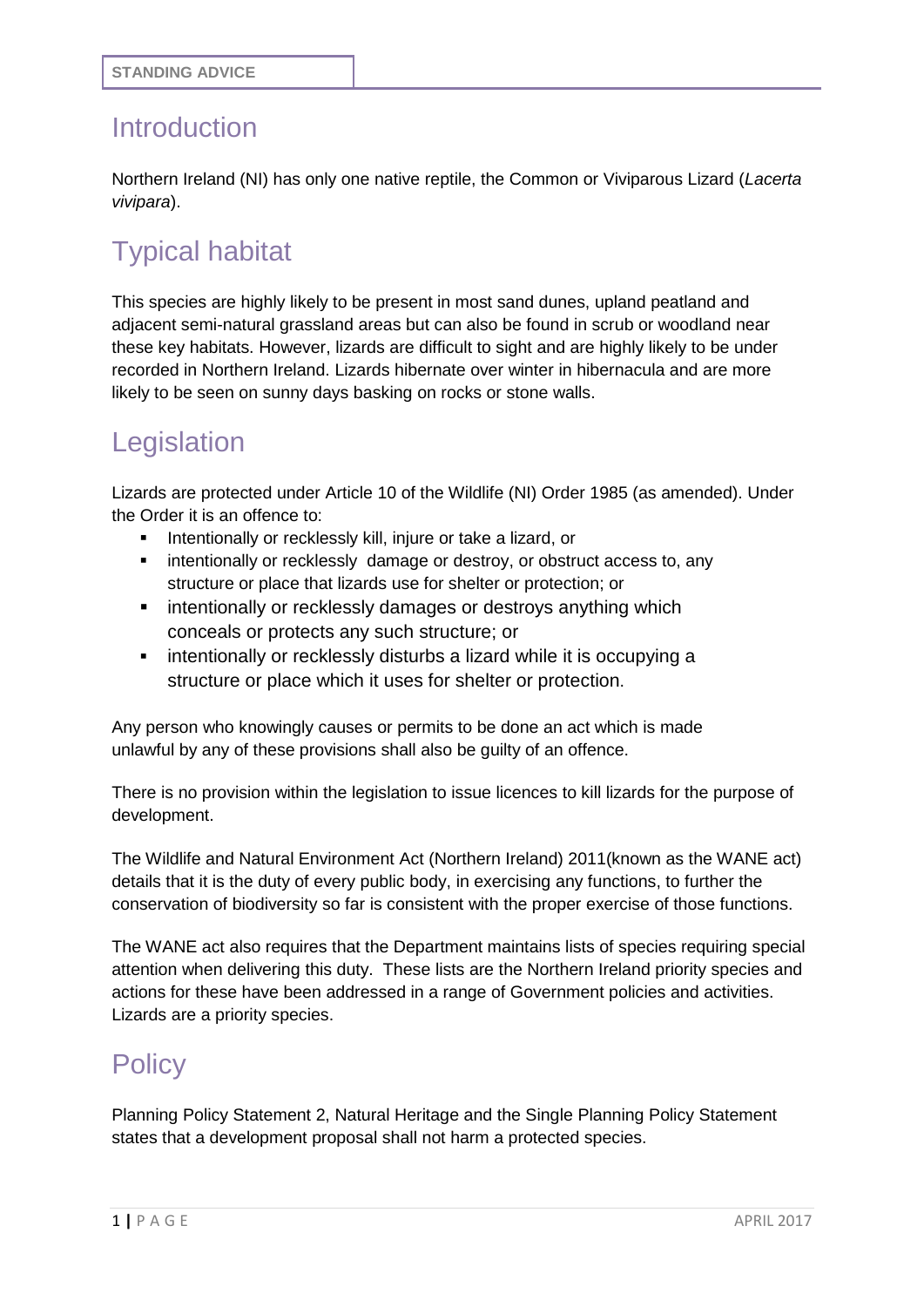# Survey requirements

The NI biodiversity checklist [\(https://www.daera-ni.gov.uk/topics/environmental-advice](https://www.daera-ni.gov.uk/topics/environmental-advice-planners)[planners](https://www.daera-ni.gov.uk/topics/environmental-advice-planners) ) should be used to establish if a survey to establish presence is required for a complete application.

All surveys should be undertaken by suitably experienced, and where necessary, licensed surveyors. The optimal survey period is March to September. Surveys should not be undertaken during times of inactivity from November to February. Assessment of habitat suitability can be undertaken any time of year.

Surveys will normally be a combination of daytime searches and use of artificial refuges. The latter are objects such as corrugated iron sheets placed in suitable warm areas which lizards may hide underneath or bask on.

#### Impacts of Development

Development can affect lizards by destroying, degrading or fragmenting habitats. They require a variety of habitat at different times of the year for basking, foraging and hibernating. Small areas of habitat and specific features can be important to high numbers of lizards, e.g. a hibernation site near a sand dune.

The loss of particular, often subtle, habitat features can therefore result in proportionately large negative effects. In some cases, especially for the more behaviourally complex and wide-ranging species, these most important habitat features can also be important to successive generations, and involve them undertaking regular seasonal movements, sometimes using well-established route-ways.

#### **Mitigation**

Unacceptable habitat loss and fragmentation should be avoided when considering development proposals. Mitigation for lizards could include retaining habitat connectivity, reducing habitat impacts and permanent loss and ensuring the long term management does not affect the population.

Habitat creation, habitat management and the provision of artificial hibernation and refuge sites may be used as a means of improving habitats for lizards. Lizards exhibit significant seasonal variations in behaviour (and in some cases habitat requirements), thus it is often possible for works to be timed to avoid periods when reptiles are most at risk.

#### Licensing requirements

Where significant interference with lizards cannot be avoided, a licence must be sought by the developer from Northern Ireland Environment Agency (NIEA). However it should be noted that any such interference should only be considered as a last resort. A licence application will only be considered if accompanied by an appropriate site survey report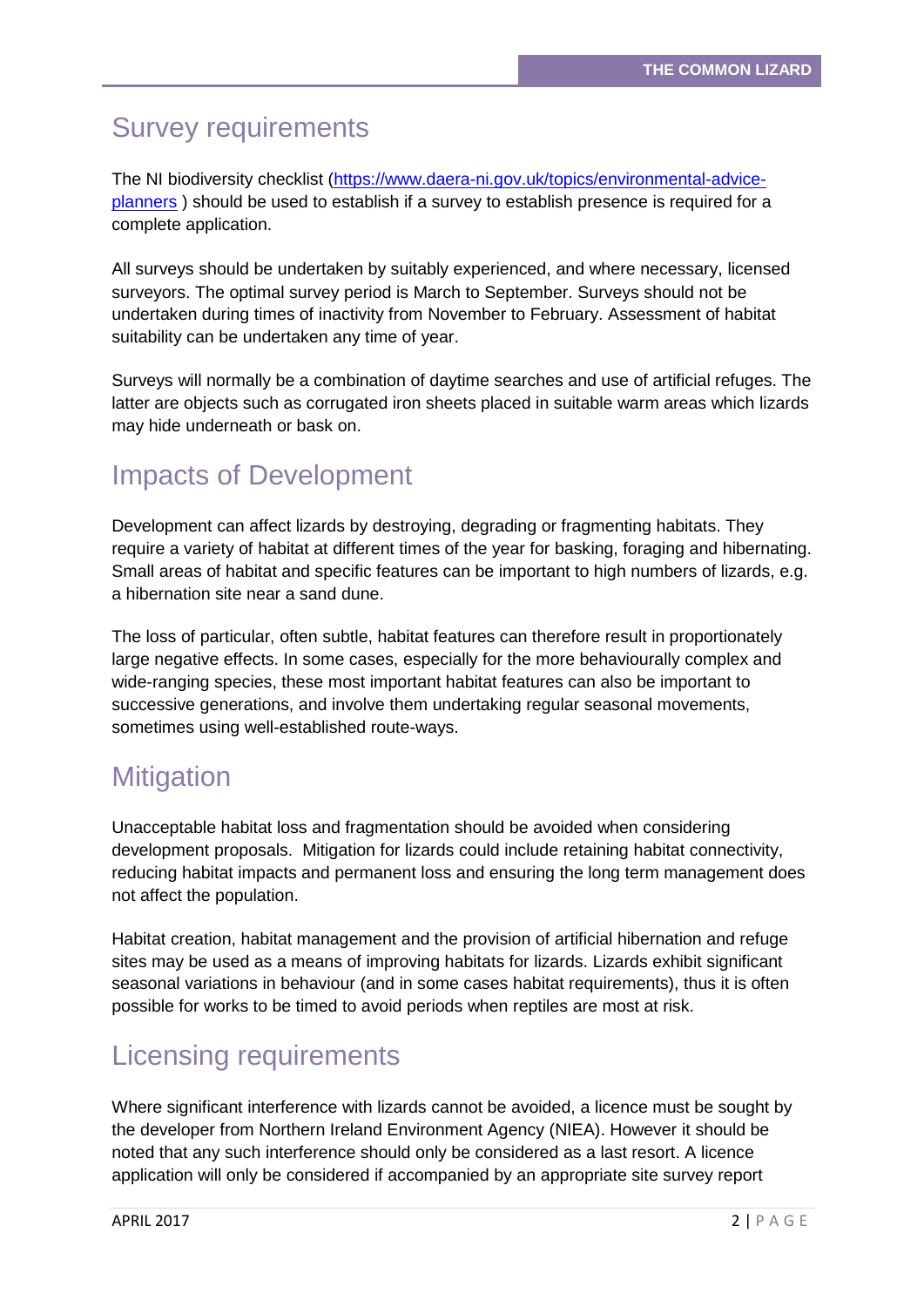(normally undertaken by a licensed ecologist). NIEA may place restrictions on both the timing and methodology of any works affecting lizard habitat. See [https://www.daera](https://www.daera-ni.gov.uk/articles/wildlife-licensing)[ni.gov.uk/articles/wildlife-licensing](https://www.daera-ni.gov.uk/articles/wildlife-licensing) for more information on licensing.

### Related standing advice

As impacts on lizards are more likely to occur where there is a loss of priority habitat, the following standing advice sheet should also be considered:

NIEA Standing Advice for Planning Application: Priority Habitats

#### Reference material

Amphibia-Reptilia 31 (2010): 387-394 Distribution of the common lizard (*Zootoca vivipara*) and landscape favourability for the species in Northern Ireland. Aodan Farren, Paulo A. Prodöhl, Peter Laming, Neil Reid

#### Lizard informative for decision notices

This informative should be used for any development in or adjacent to sand dune, heathlands and blanket bogs.

The applicant's attention is drawn to Article 10 of the Wildlife (Northern Ireland) Order 1985 (as amended) under which it is an offence to intentionally or recklessly kill, injure or take any wild animal included in Schedule 5 of this Order, which includes the common lizard (*Lacerta vivipara*). It is also an offence to intentionally or recklessly: damage or destroy, or obstruct access to, any structure or place which common lizards use for shelter or protection; damage or destroy anything which conceals or protects any such structure; disturb a common lizard while it is occupying a structure or place which it uses for shelter or protection.

Any person who knowingly causes or permits to be done an act which is made unlawful by any of these provisions shall also be guilty of an offence. If there is evidence of common lizard on the site, all works must cease immediately and further advice sought from the Wildlife Team, Northern Ireland Environment Agency, Klondyke Building, Cromac Avenue, Gasworks Business Park, Belfast BT7 2JA. Tel. 028 905 69605.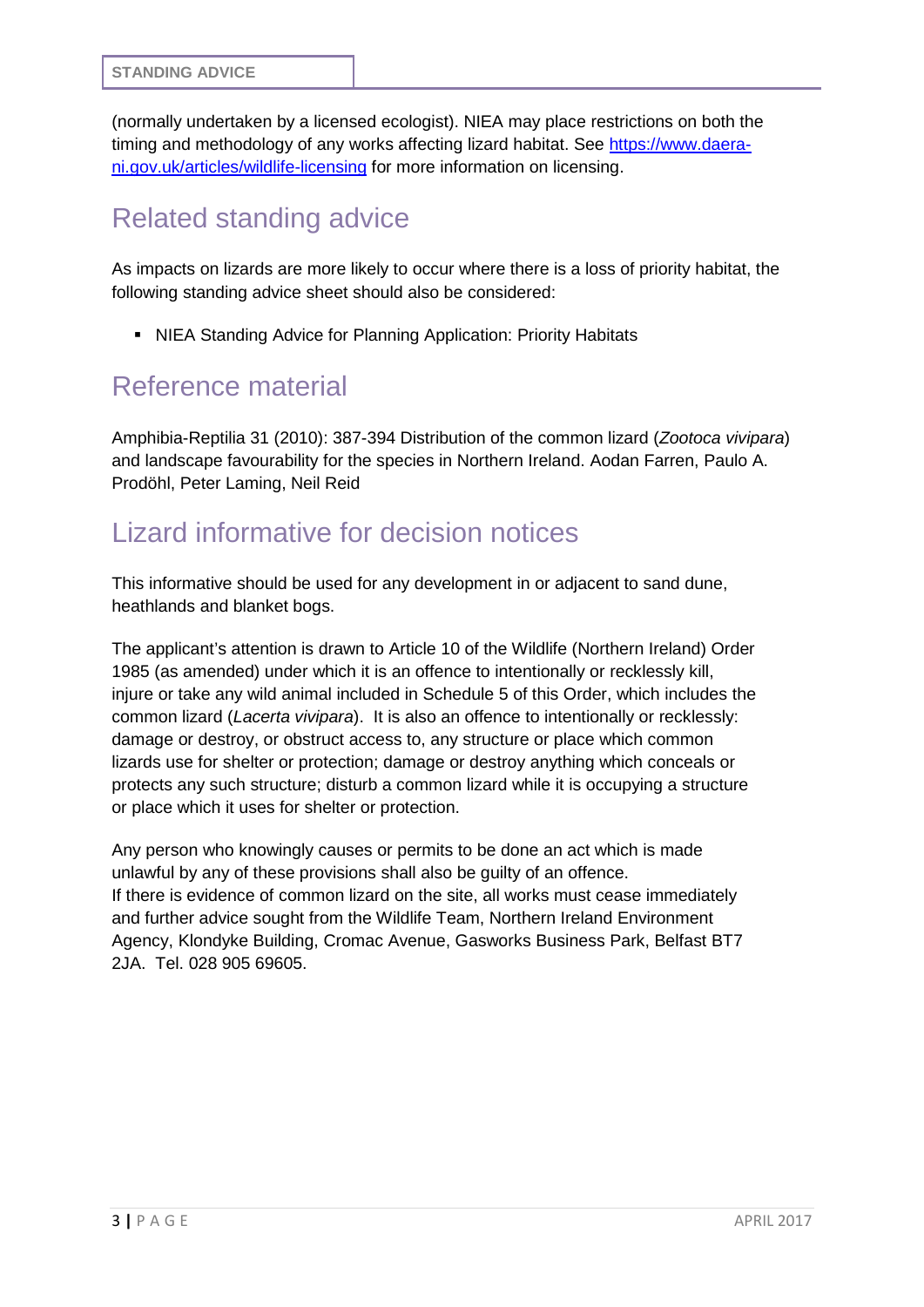## Process to consider for applications when dealing with lizards